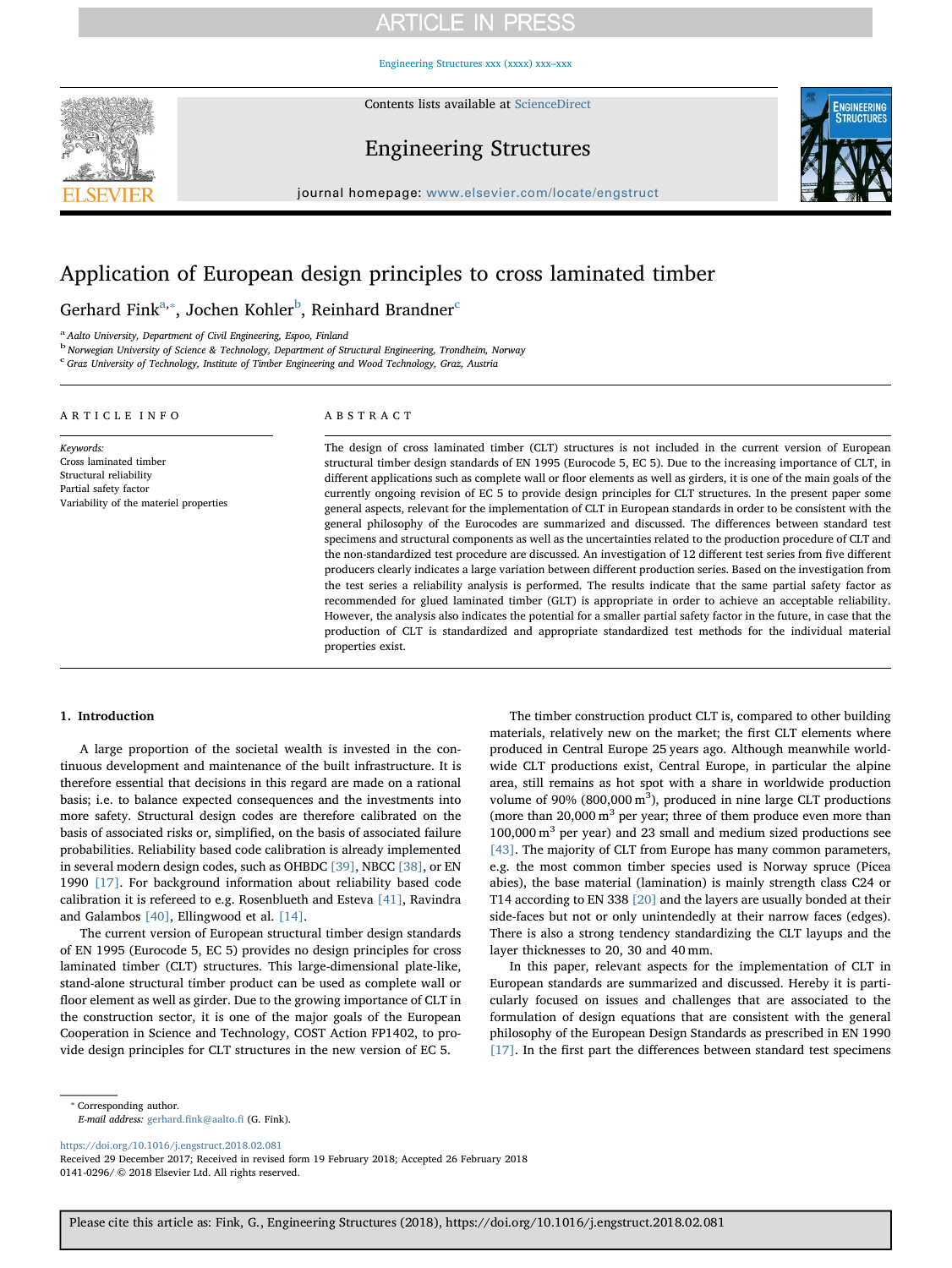and structural components are discussed. Afterwards the representation of material properties for structural design and code calibration are introduced. In Section 4 the variability of the material properties of CLT is investigated and discussed. The focus is on the uncertainties related to the production procedure of CLT and the non-standardized test procedure. Thereafter, the variability of selected material properties and strength related issues are discussed based on the results from other investigations. Using thereby identified variabilities a simplified reliability based code calibration is performed.

### 2. CLT – standard test specimen vs. structural components

When modelling timber material properties in a structure, i.e. at any generic point, in time and in space, several issues related to timber grading, size effects and static fatigue effects have to be taken into account, see also Köhler [32]. For engineered wood products, such as CLT, the situation is even more complex as the joint behavior of the assembled timber boards, the finger joint connections and the bond lines have to be represented. Furthermore, the production process of engineered wood products might affect the variability and uncertainty of the properties of the product.

In Fig. 1 the various aspects that influence the load bearing capacity of CLT at a generic point in the structure are illustrated. The base material for the production of CLT is graded structural timber. Graded structural timber is available in form of strength classes, i.e. classes of structural timber with specified target reference properties as timber density, modulus of elasticity (MOE) and bending or tension strength (MOR). The targets for the reference properties are expressed as fractile or mean values from the corresponding anticipated probability distribution functions; 5% fractile for the density and the MOR and mean values for the MOE. All other material properties of the graded structural timber are estimated based on the classification made based on the reference properties. It has to be considered that the reference properties representing the properties of the entire strength grade, but not necessarily the properties of an individual batch (see also Fig. 2). Obviously the variability between the sawn timber batches is related to the quality of the grading device that has been used. Different base material strength classes can be used for the production of CLT and different production techniques exist to produce a classified and specified CLT product, see e.g. [42,26,27,9].

Classified engineered wood products have assigned values for the strength and stiffness properties associated to different possible failure modes. These failure modes relate to standardized test set ups that are specified in order to imitate the loading and failure modes in real structures as close as possible. Test data from these standardized tests

are taken to verify the strength and stiffness properties of the engineered wood product and to quantify the variability, e.g. the coefficient of variation (COV), of the measured properties. For CLT a test standard is missing. Some test setups and recommendations can be found in EN 16351 [16] and EAD [22], former CUAP [12]. However, in the recent experimental investigations often, a relatively large amount of the tested specimens show failure modes different to the target ones (see Section 4.2.2).

Together with the analysis of model calculations for the corresponding failure modes the entire production and classification process is calibrated and validated. However, the production and classification process is not perfect and under full control, thus, beyond the uncertainty that is associated to the variability of measured test data the uncertainty due to the imperfect production and classification process has to be considered.

Furthermore, it has to be considered that the identified material properties are related to standardized tests and not to the strength and stiffness related properties in a generic point in the structure. Scale, size and system effects, static fatigue effects and moisture effects as well as a possible combination of different loading modes also affect the relevant property (strength and stiffness) and have to be considered.

Due to similarities between CLT and glued laminated timber (GLT) many of the above mentioned issues might be adaptable. However, for some issues such as the production process or the test procedure significant differences exist and have to be considered. Furthermore, different areas of applications as well as additional failure modes have to be considered. At this point it has to be mentioned that some of the above mentioned issues are not yet solved for GLT; i.e. the assumptions are often based on engineering judgment. However, due to relatively long experience with GLT in structural applications the assumptions made seem to lead in reliable solutions even though they might not be fully optimized yet.

CLT is currently available with numerous different layups, including different number and thicknesses of the individual layers. The different setups might lead to different strength properties, but the differences might be rather small for CLT having homogeneous material, symmetric setups and only rational differences in the layer thicknesses; thus for the majority of the CLT plates. Accordingly, in most of the existing models the strength and stiffness properties of CLT are directly related to the strength and stiffness properties of the lamella.

### 3. Representation of material properties for structural design and code calibration

The objective of structural design is to choose structural dimensions



Fig. 1. Strength and stiffness related properties are relevant to represent in structural design assessment. However, this includes the consideration of various aspects.